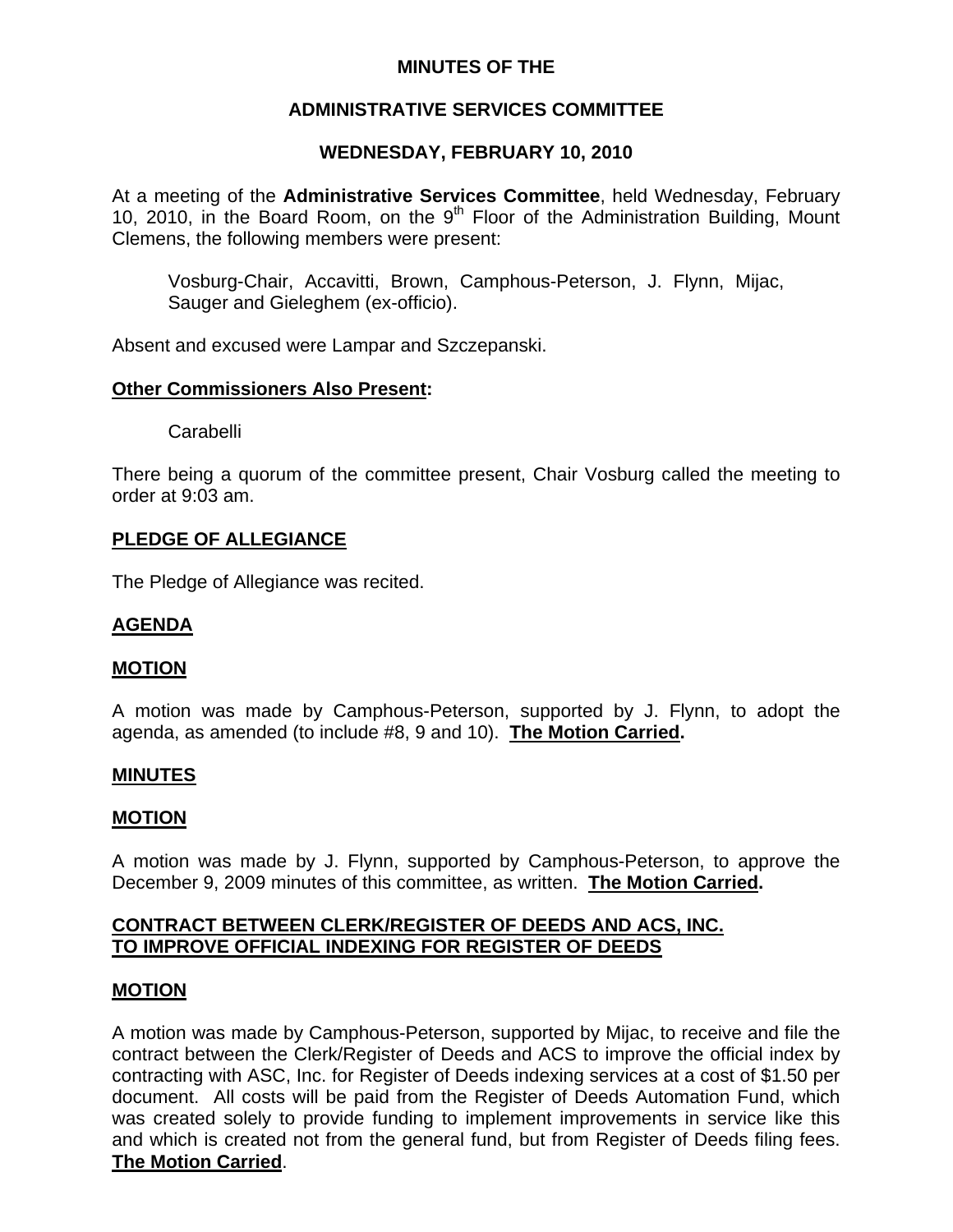## **PRESENTATION ON GOVERNMENT FINANCIAL TRANSPARENCY REPORTING**

Chair Vosburg noted that she saw this as an opportunity for the County to disclose its business to the public.

Cyntia Zerkowski provided an overview of the City of Palm Bay, Florida's new website on financial transparency reporting.

The following commissioner spoke: Brown.

# **MOTION**

A motion was made by Brown, supported by J. Flynn, to refer the same presentation to the Budget Committee, with more details to be provided.

The following commissioners spoke: Brown and J. Flynn.

Chair Vosburg called for a vote on the motion and **The Motion Carried.**

## **PLAN FOR 2010 VOLUNTEER RECOGNITION PROGRAM**

#### **MOTION**

A motion was made by Mijac, supported by Camphous-Peterson, to receive and file the plan for the 2010 Volunteer Recognition Program. **The Motion Carried**.

## **APPROVE TRANSFER OF FUNDS CURRENTLY BUDGETED FOR VOLUNTEER RECOGNITION PROGRAM AND STUDENT GOVERNMENT DAY TO 2010 GREEN SCHOOLS PROGRAM**

#### **MOTION**

A motion was made by Mijac, supported by Sauger, to approve the transfer of funds currently budgeted for the Volunteer Recognition Program (\$500) and Student Government Day (\$250) to the 2010 Green Schools Program for the purpose of purchasing flags to award schools achieving Official Green Schools status and forward to the Budget Committee.

The following commissioner spoke: J. Flynn.

Chair Vosburg called for a vote on the motion and **The Motion Carried.**